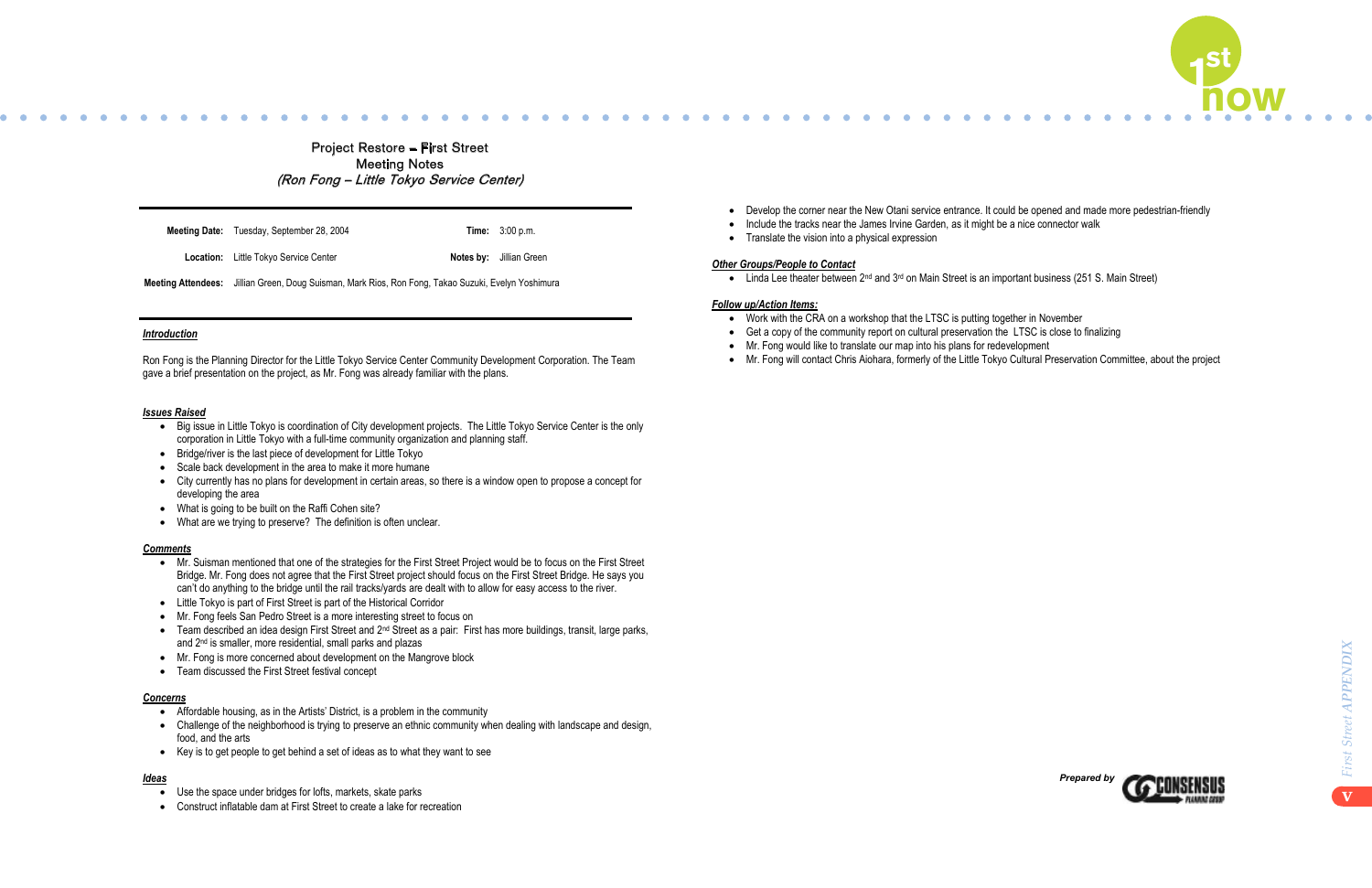



- � It would be great for business to bring in people from the Westside to Boyle Heights
- The residents in Boyle Heights might walk a few blocks to Pico Aliso, but not across the bridge
- � Start off small in the beginning by involving key leaders, before reaching out to the entire community
- Joggers in Boyle Heights currently run on a track around the cemetery
- � Very important to get the community involved to give them a sense of pride and ownership
- The people of Boyle Heights will care about what affects them directly
- People will be interested if you are legitimate
- � Mr. Godinez suggests involving local security/law enforcement
- There should be something to look forward to when crossing the bridge from the east to the west

- � Many people stick to their comfort zones and don't usually venture out of their neighborhoods
- Mr. Godinez is concerned that the creation of parks will bring the homeless
- Littering is a major concern for residents in Boyle Heights

| <b>Meeting Date:</b> Tuesday, September 28, 2004                                             |  | <b>Time:</b> $11:00$ a.m.      |
|----------------------------------------------------------------------------------------------|--|--------------------------------|
| <b>Location:</b> 735 S. Soto Street, Boyle Heights                                           |  | <b>Notes by:</b> Jillian Green |
| Meeting Attendees: Jillian Green, Doug Suisman, Doug Campbell, Johnny Godinez, Danny Gullart |  |                                |

#### $\mathcal{L}^{\text{max}}_{\text{max}}$  Coordinate with the Los Angeles River development strategy  $\mathcal{L}^{\text{max}}_{\text{max}}$  $\sigma$  The participants hope that this project will be like the Sears project will be like the bridge over the bridge over the bridge over the bridge over the bridge over the bridge over the bridge over the bridge over the *Follow up/Action Items:*

- Mr. Godinez will get Jillian some names of people/groups for the focus groups
- Mr. Godinez will inform the neighborhood council board members from other quadrants

# Project Restore – First Street Meeting Notes (John<sup>n</sup>y Godi<sup>n</sup>e<sup>z</sup> – Boyl<sup>e</sup> Height<sup>s</sup> Neighb<sup>o</sup>rho<sup>o</sup>d C<sup>o</sup>uncil)

### *Introduction*

Johnny Godinez is a board member on the Boyle Heights Neighborhood Council. Danny Gullart is a member of the Boyle Heights community. The Team introduced the project through a Power Point presentation. The goal of the project is to link together all of the new developments along First Street, and connect the neighborhoods from the east to west.

#### **Comments**

#### **Concerns**

#### *Ideas*

- � Create some sort of attraction on the bridge to entice the residents to cross over
- � Add Old-fashioned street lamps along First Street and the bridge
- Secure trash cans along the streets
- Include a jogging path along the First Street Bridge
- � Add parks, benches, drinking fountains
- Consider that residents in Boyle Heights would like to have a mall and a movie theater
- Institute a work program for youth to participate in construction to get them off the streets
- � Create a First Street Committee in Boyle Heights to act as a liaison to the team

# **Other Groups/People to Contact community each distinct community each distinct community examines**

- Concerned Mothers Rita (Mothers of East LA?)
- Boncemed Mothers Kita (Mothers of  $\bullet$  There needs to be something great on the other side of the bridge people to encourage people to encourage people to continue to continue to cross and people to continue to cross and people to cross and people to cont
- Godinez's email address jhuero@hotmail.com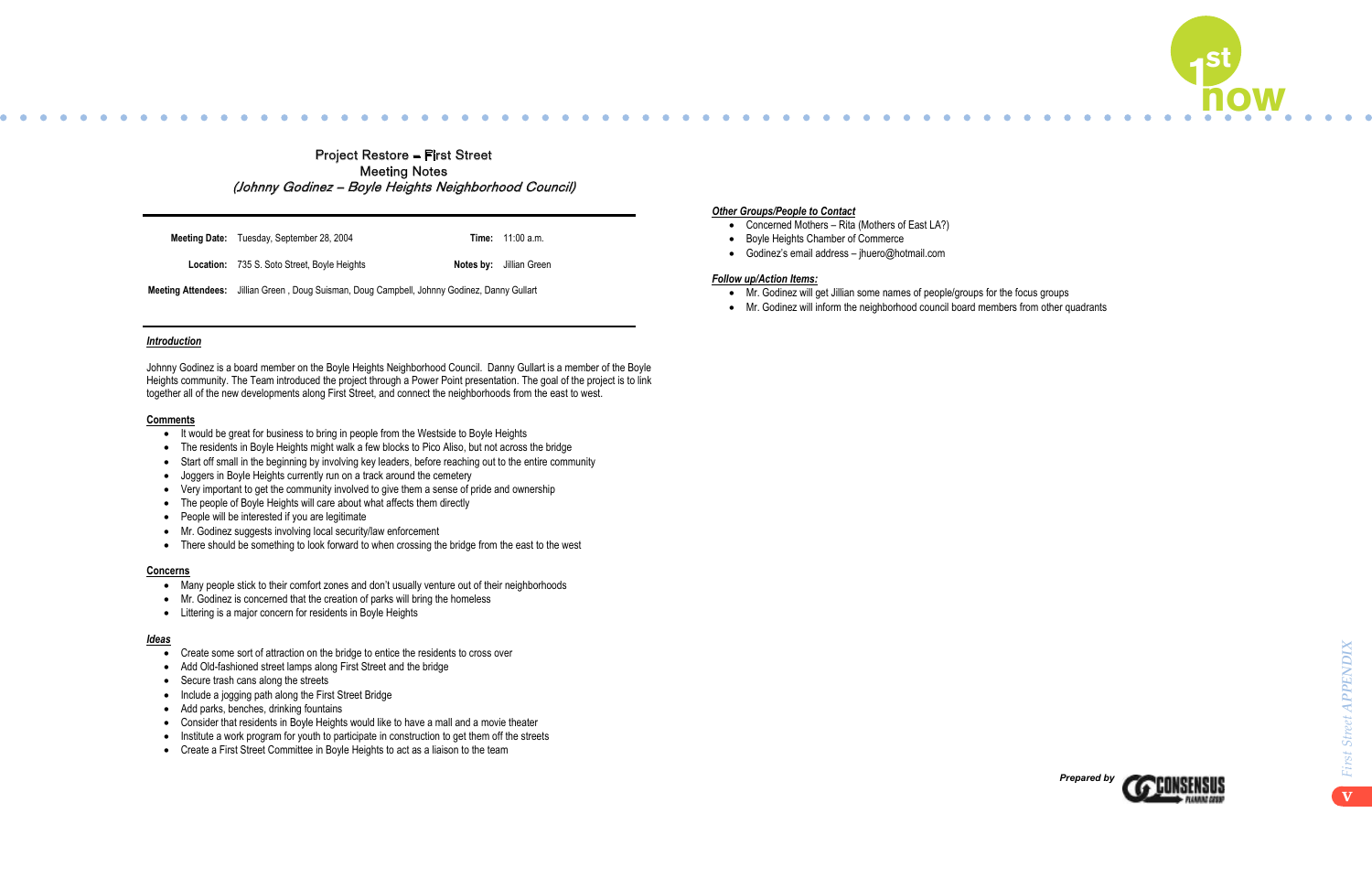



- � Keating suggests that gentrification has caused number of residents in the Artists' District to decline in recent years
- Keating notes that it is important to add value along the bridge/river
- Keating believes that historical preservation issues may pose a problem with planting trees

- LARABA is currently looking at two parcels of land in the area to develop low income housing
	- DWP Testing Lab (3rd/Traction/Santa Fe)
	- Area where former police headquarters was located
- The space under the bridges are typically rail right-of-way
- � First Street could be the symbolic street where all festivals/parades could originate
- � Keating says that because there are mostly warehouses on streets connecting to First Street in the Artists' District, there isn't a need to focus on them

- � Construct a linear park along the bridge that weaves across both sides of First Street
- Add an elevator from the bridge to the river that goes to a kayak rental facility
- � Use inflatable dams to create a lake
- � Build stairwells on the bridge to the river
- Create more green space by using existing urban space for nurseries, and then housing
- Light the bridge and patrol it to make it more pedestrian-friendly
- 
- $\bullet$  Loop around to the 4<sup>th</sup> Street bridge
- $\bullet$  Loop around to the  $\bullet$  other bridge to encourage people to encourage person to cross  $\bullet$  $\bullet$  Competition and resultation mechanism to help bring the spread to fruition mechanism to this project to fruition mechanism to the fruition of the fruition mechanism to fruition mechanism to fruition mechanism to frui
- Organize performance venues along First Street get together for a large festival

#### $\mathcal{F}_{\mathbf{a}}$  this participants hope that this project will be like the Sears project, bringing people over the bridge people over the bridge people over the bridge people over the bridge people over the bridge people ov  $\alpha$  Other Groups to Contactivate it, which will cause the water interesting to move so it is move so it is move so it is more interesting to look at, at,  $\alpha$

- Board of Directors of LARABA
- $\textcolor{red}{\bullet}$  Joel Bloom
- Tim Keating
- Katherine (who runs the website)
- Jonathan Gerald
- Charlie Woo (Mega Toys)
- Historical Cultural Neighborhood Council (201 E. 1st Street) hcncxc@lbox.com
- $\bullet$  Allen Kumoto is the "flats" is the "flats" is the "flats" is the "flats" is the "flats" is the "flats" is the "flats" is the "flats" is the "flats" is the "flats" is the "flats" is the "flats" is the "flats" is the "f
- income and included the projects known as Pico Gardens and Aliso Village. This area does not need a new name, and should • Ron Fong
- continuity<br>Medic Deue recenting the Duraing Men. ● Mark Bava – regarding the Burning Man festival bluebongobar.com

# $\emph{\textbf{Follow up/Action Items:}}$

**•** Keating will contact Jillian with more names for focus groups

# Project Restore – First Street Meeting Notes (Ti<sup>m</sup> Keating – LARABA)

|  | <b>Meeting Date:</b> Tuesday, September 28, 2004 |  | <b>Time:</b> 1:30 p.m. |
|--|--------------------------------------------------|--|------------------------|
|--|--------------------------------------------------|--|------------------------|

**Location:** Café Metropol **Notes by:** Jillian Green

# *Introduction*

� Connect the communities, while at the same time maintain and highlight their individuality � Add a dog park

Tim Keating is the president of the Los Angeles River Artists' Business Association (LARABA).

- � LARABA was formed for neighborhood betterment in the Artists' District
- � Currently there are 2,000 residents in the Artists' District
- � LARABA is interested in transit-oriented development
- The Center of the Artists' District is the triangle near SIARC (Traction & 3<sup>rd</sup>)
- � Alameda is a natural barrier/boundary for the Artists' District, and is not considered a part of downtown

## *Issues Raised*

#### *Comments*

#### *Concerns*

- � According to Keating, green space is an amenity missing from First Street and the First Street Bridge
- � Keating says that currently there is no relationship between the Artists' District and the community across the river, but it would be nice if there were

### *Ideas*

**Meeting Attendees:** Jillian Green, Doug Suisman, Mark Rios, Tim Keating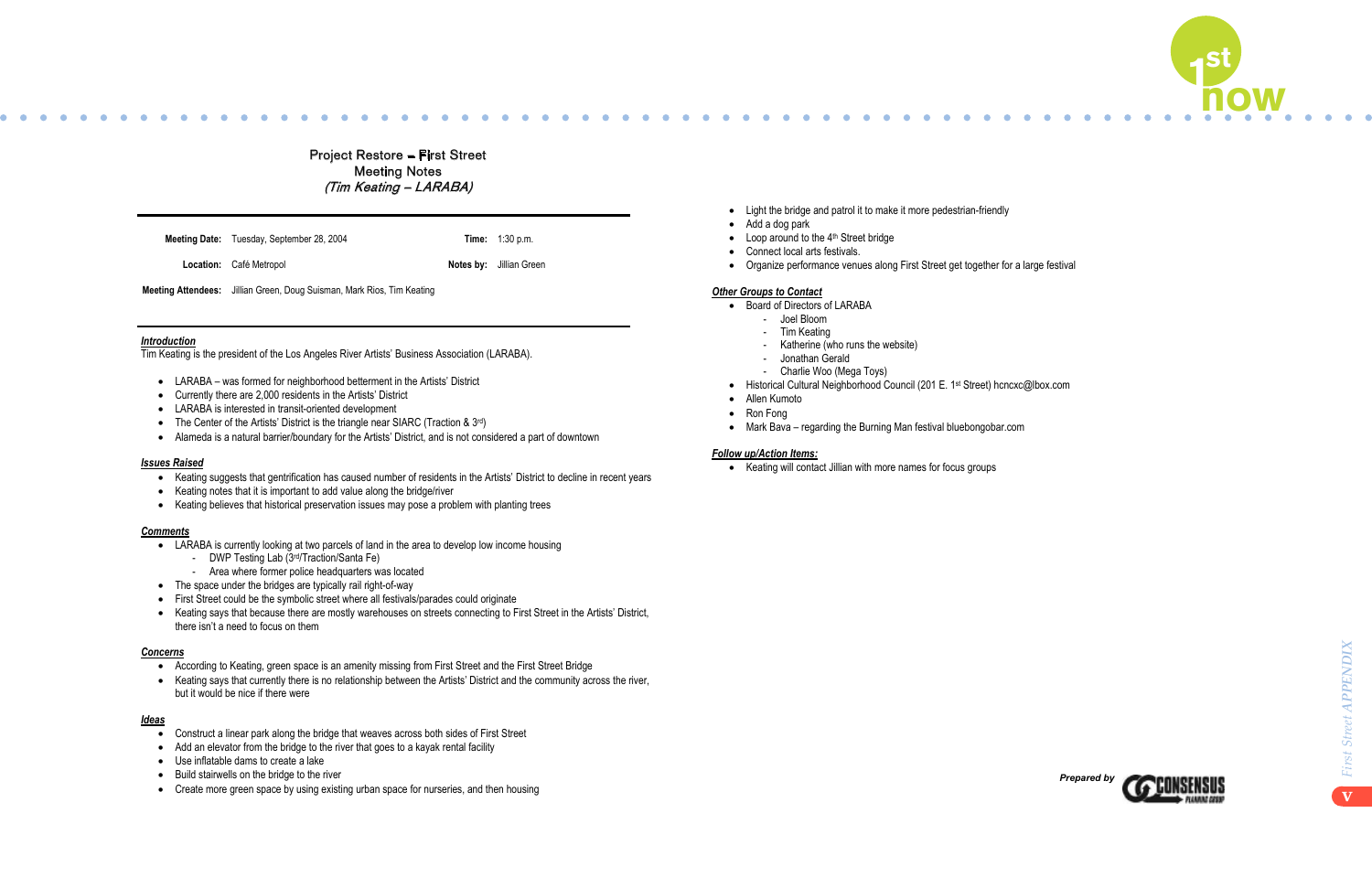

● Get Public Works to put a rubberized track along bridge, from Alameda to Mission (one was put in around the Get Public Works to put a rubberized track along bridge, from Alameda to Mission (one was put in around the

income and included the projects when the projects and and all the projects area does not need a new name, and  $\alpha$ 



Project Restore – First Street Meeting Notes (J<sup>a</sup>me<sup>s</sup> Roja<sup>s</sup> – Latin<sup>o</sup> Urba<sup>n</sup> Foru<sup>m</sup>)

**Meeting Date:** Thursday, September 30, 2004 **Time:** 3:00 p.m.

**Location:** Consensus Planning Group **Notes by:** Jillian Green

### *Introduction*

James Rojas works for the MTA, but is representing the Urban Latino Forum.

# *Issues Raised*

- � Mr. Rojas notes that there is the possibility that the downtown connector will come down First Street
- � Mr. Rojas states that LA's current pedestrian places (Citywalk and 3rd Street Promenade) lack destination, grain of discovery
- � There is a need to connect the area between Little Pedro's and Alameda to the civic center
- � Mr. Rojas says that First Street is like Sunset Blvd. because it has topography, which sets it apart. This could be an asset for why one would walk on First Street
- � Mr. Rojas believes there is a need to discuss the possibility of bikes on the bridge

### *Comments*

- � Mr. Rojas suggests talking to Robin Blair about extending the Gold line travel into downtown
- � Mr. Rojas thinks it would be nice to turn the civic center into some place where you would take your kids
- � Mr. Rojas believes that making First Street more pedestrian-friendly is possible
- Team discussed how new high school may bring more kids walking across the bridge
- � Mr. Rojas mentions that MTA owns a lot of property near the bridges
- � People may also use the staircases along the bridge to exercise
- � A First Street park that starts in the north could be part of the high school

#### *Concerns*

- Current design of sidewalks is important to consider
- � All North and South streets downtown have enclosed vistas
- $\bullet$  Rojas feels that roadway widening on  $2^{nd}$  Street would not be a good idea

### *Ideas*

- Strengthen differences of First Street from 2<sup>nd</sup> Street
- Make First Street more developed, with pedestrians along the side
- � Create Paseo Primera First Park
- � Add benches: best park downtown is civic center/City Hall park, but no one goes because there aren't any benches
- � Build median from Little Tokyo to Hill Street on First Street (whole bus system would have to be reconfigured)
- � Include more green space, it will bring people and it compliments the transportation corridor
- Put something around or on bridge in order to get people to walk on it
- Build places you can exit the bridge so as not to feel locked, as the bridge is long
- **Exercise Contract Control Contract Section**<br>
cemetery in Boyle Heights)
- $\bullet$  Connect Santa Fe Street with the bridge  $\bullet$  Competition as an implementation mechanism to help bring the bring the bring theorem in the bring the fruition  $\bullet$
- $\bullet$  Connect 2<sup>nd</sup> Street near river at bridge
- Expand idea of jogging on First Street to the freeway and loop around

# <u>Other Groups/People to Contact</u>

 $\bullet$  Robin Blair speed rail needs to be looked at before project speed rail needs to be looked at  $\bullet$ 

#### $\tt Follow up/Action \; \vcenter{ items:}$

- Plot out connectors/landmarks on the map
- Contact Lupe Villa from Ed Reyes' office may have photos of the rubberized track
- $\bullet$  Find out what land MTA owns.
- Look at Utah Street and high school plans and work with them to get the setback we need to have a jogging path
- Create a map that shows all current and potential jogging routes in the City of LA

**Meeting Attendees:** Jillian Green, Doug Suisman, Doug Campbell, Mark Rios, Tanya Patsaouras, James Rojas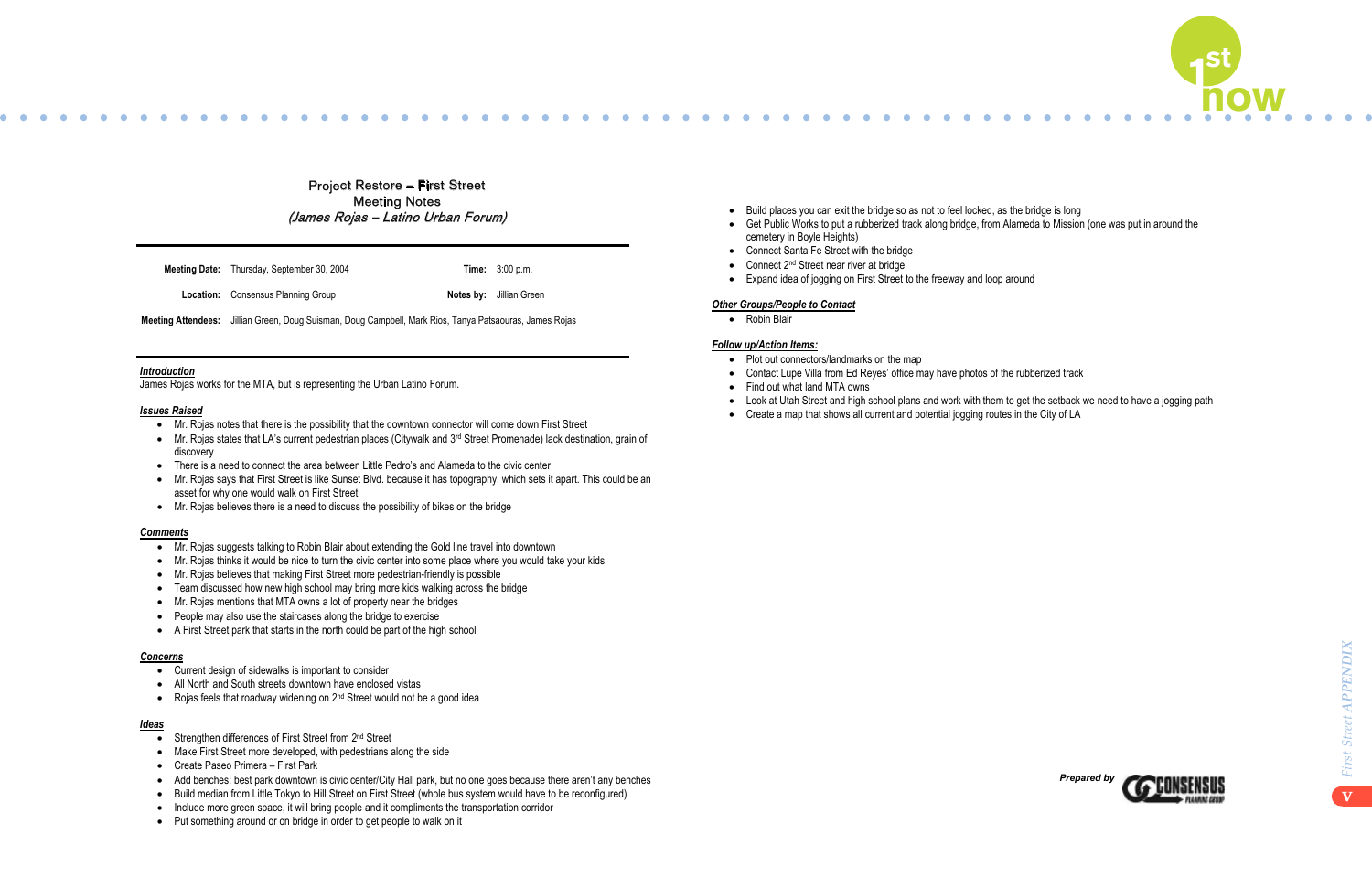



- � Get artists to design art for kids to play on at park
- Extend civic park to First Street (First Street would be park edge)
- Create a botanical garden on First Street
- Move access to civic plaza
- � Build a recreation center where garage is currently located on Parker Center block
- Take First Street and curve it to build a new courthouse and a park
- Design a civic center master plan
- $\sim$  Congrise the complement matter plan. • Open Linda Lee Theater (no access to alley)

# **Other Groups/ People to Contact** on the bridge to the bridge to encourage people to encourage people to cross  $\frac{1}{2}$

- $\mathbf{C}$  Created a developer competition as an implementation mechanism to help bring the fruiting to fruiting the fruiting the state of  $\mathbf{c}$  $\bullet$  McDurnica Furniture (sp?)
- $\bullet$  The participants hope that the Sears project will be like the Sears project will be like the bridge over the bridge people over the bridge people over the bridge people over the bridge people over the bridge people o • Dave Damis

#### $\mathcal{M}(\mathcal{M})$  the flow water diversion and activate it, which will cause the water interesting to look at, which will cause the water interesting to look at , which at , which at , which at , which at , which at , which *<u>Follow up/Action Items:</u>*

- Westwater will provide the team with his essay on First Street
- Westwater will send Jillian list of groups/people for focus groups
- Find out what key things need to be preserved and then put them on a list. Also create a list of what can, or needs to be torn down are unused as the study are unusually are unusually are unusually are unusually are unusually a

# Project Restore – First Street Meeting Notes (Br<sup>a</sup>dy Westwate<sup>r</sup> – Downtow<sup>n</sup> Lo<sup>s</sup> Angele<sup>s</sup> Neighb<sup>o</sup>rho<sup>o</sup>d C<sup>o</sup>uncil)

**Meeting Date:** Thursday, September 30, 2004 **Time:** 1:00 p.m.

**Location:** Consensus Planning Group **Notes by:** Jillian Green

### *Introduction*

Brady Westwater is the President and Chairman of the Board for the Downtown Los Angeles Neighborhood Council, and a long-time resident of downtown LA. He shared his insight on development issues and provided many ideas for the project.

## *Comments*

- � Westwater believes that First Street is not going to be a walking street., but 2nd street and the mall are more likely to be pedestrian streets
- � Westwater wants a park to function as a civic space and neighborhood park
- � Suisman notes that it may be difficult to create a space that functions for both. You really need two separate parks: civic and neighborhood.
- � Westwater was adamant Civic plaza should **not** go up to City Hall steps
- Gateway to the west is Belmont yard
- � Westwater feels the First Street project is meaningless unless you look at the connection to the west. Currently we are not out far enough. He suggests that outreach should extend to the 101/110.
- � First Street is the First American street
- 2<sup>nd</sup> Street really is an extension of First Street
- � Downtown is a north and south area, not necessarily east and west
- � Little Tokyo has a presence on both sides of First Street
- � Westwater is proposing an ordinance for buildings that have been capped. If they restore the front and the lobby, they will be exempt from parking fees

### *Concerns*

• Need park space for people in historic corridor

### *Ideas*

**Meeting Attendees:** Jillian Green, Doug Suisman, Doug Campbell, Tanya Patsaouras, Mark Rios, Brady Westwater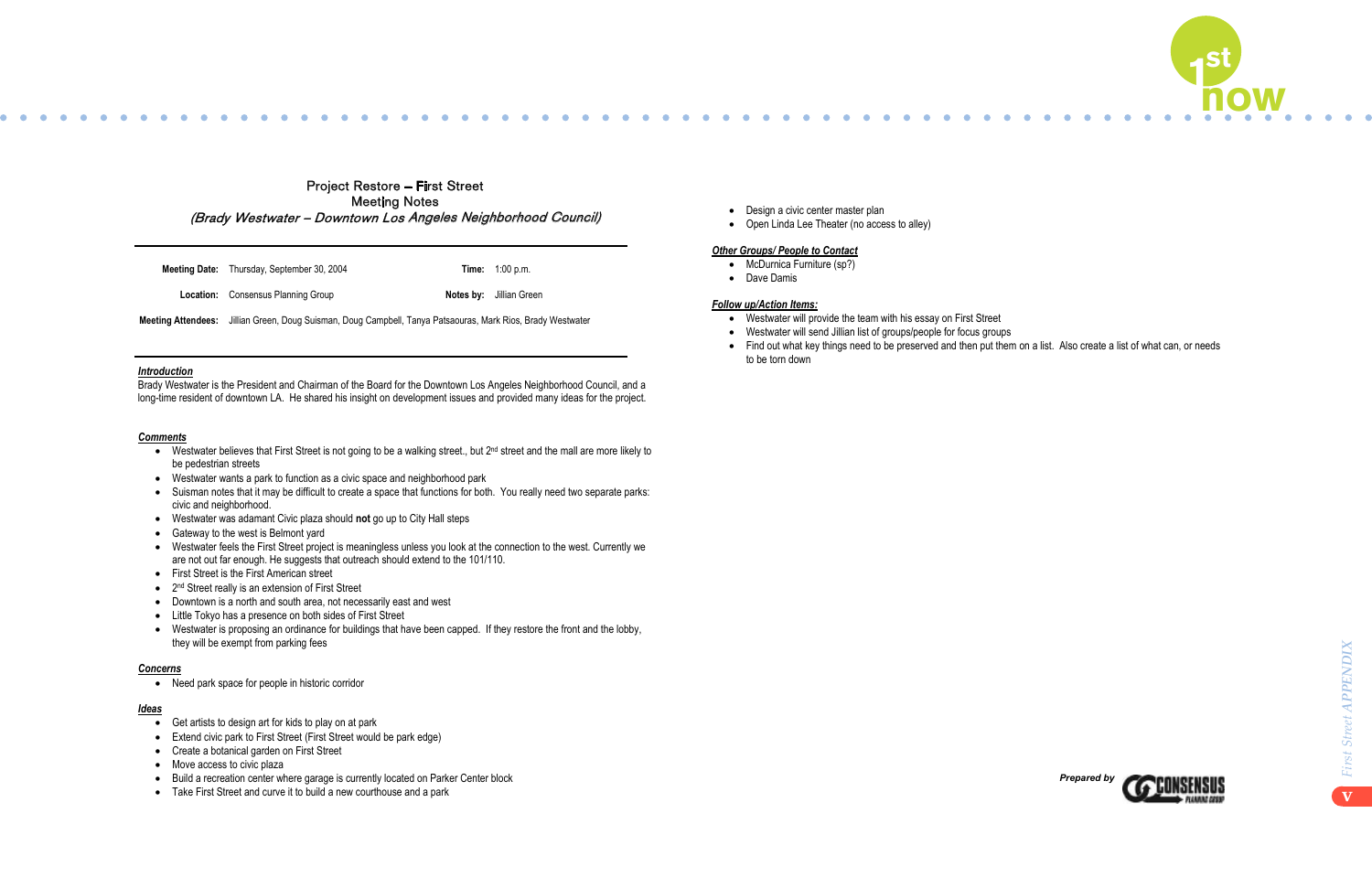

• Look for projects around the country built under bridges as examples



- Show range of alternatives
- � Project should be less engineered and include more public art
- Santa Fe Street is a key part of the downtown river area
- Meyer street is a great open space with lots of opportunity
- � Think of the river as a lakeshore (like Chicago), not an isolated industrial zone
- Adaptive re-use ought to be the approach to the bridge
- � MacAdams says that the opening of the bridge project will bring much attention to the area. The more that this project (First Street corridor) has some legitimacy/connection with other projects, the better.
- � Suisman is not entirely convinced that the bridge will show the connection. We need to show people that the bridge is not enough.
- � Team feels that there is a need to create a "place," and the bridge project won't create a place on its own

|                | <b>Meeting Date:</b> Thursday, September 30, 2004                                                                       | <b>Time:</b> 9:15 a.m.         |
|----------------|-------------------------------------------------------------------------------------------------------------------------|--------------------------------|
| Location: DMJM |                                                                                                                         | <b>Notes by:</b> Jillian Green |
|                | Meeting Attendees: Jillian Green, Tanya Patsaouras, Eli Garsilazo, Doug Suisman, Doug Campbell, Mike, Lewis<br>MacAdams |                                |

Project Restore – First Street Meeting Notes (Lewi<sup>s</sup> MacAd<sup>a</sup>m<sup>s</sup> – Frie<sup>n</sup>d<sup>s</sup> <sup>o</sup>f <sup>t</sup>h<sup>e</sup> Lo<sup>s</sup> Angele<sup>s</sup> River)

# *Introduction*

Lewis MacAdams is the president of the Friends of the Los Angeles River. Doug Suisman discussed the project process: currently two months into the process, with three months for design. He noted that CRA has become a co-client with Project Restore on this project. The team presented the 3 various ways to look at the project: 1) focus on bridge, 2) focus on ends of First Street, 3) focus on mid-sites along the First Street corridor.

#### *Issues Raised*

- � Bridge configuration relationship of road bed, curb, sidewalks
- What is the plan for the unsightly portals along the bridge?
- � Property issues are important; does the City control all of the area under the bridges?

### *Comments*

### *Concerns*

- � Parks will encourage more development around the area which will move north
- Dealing with the BOE and the City on these issues
- � MacAdams feels that the First Street Bridge may make First Street important, but not the river

#### *Ideas*

- Widen sidewalks
- � Remove sidewalk on one side to make it wider on the other
- Create a way to get to Meyer Street
- Build connection between First Street Bridge and Meyers Plaza
- Look at the consolidation of the tracks on the Westside of the river to be put underground to allow for more space
- $\sim$  Make a saise of incorpolation of the true. • Add a series of images/photos along the Bridge documenting its history
- $\bullet$  Include new access to the river elevator, stairs
- Create First Park linear park
- Construct a jogging path from Disney Hall to Mariachi Plaza
- Include more green and public space on the north side **interesting to move so it is move so it is move at**, and
- Fix the blind portals on the First Street Bridge like the Broadway Bridge

#### **Other Groups/People to Contact**

• George Magallanes from Jackie's office (Adelante)  $\mathcal{L}$  Not all of the study are unused are unused are unused are unused are unused are unused are unused are unused are unused as  $\mathcal{L}$ 

# $\tt Follow up/Action \; Items:$

- MacAdams will check on other useful studies on the river, besides the Harvard study
- Team should include cornfields in future renderings<br>● Team should include cornfields in future renderings
- income and included the projects known as Pico Gardens and Aliso Village. This area does not need a new name, a<br>This area does not need a new name, and shower need a new name, and should be about the should be about the sh • Take Millennium Park and superimpose it on a map to show what it would look like
- 
- MacAdams will contact Deborah Weintraub at the City to get her input
- **Contact Antonio's office** � Get inventory of every piece of land currently owned by the City of LA, and all land currently available for public use.
- Talk to Dung Tran regarding the First Street Bridge expansion
- Get together to plan out exactly where the stairwells should be so we have something to show the BOE
- Produce a drawing with inflatable dams and water level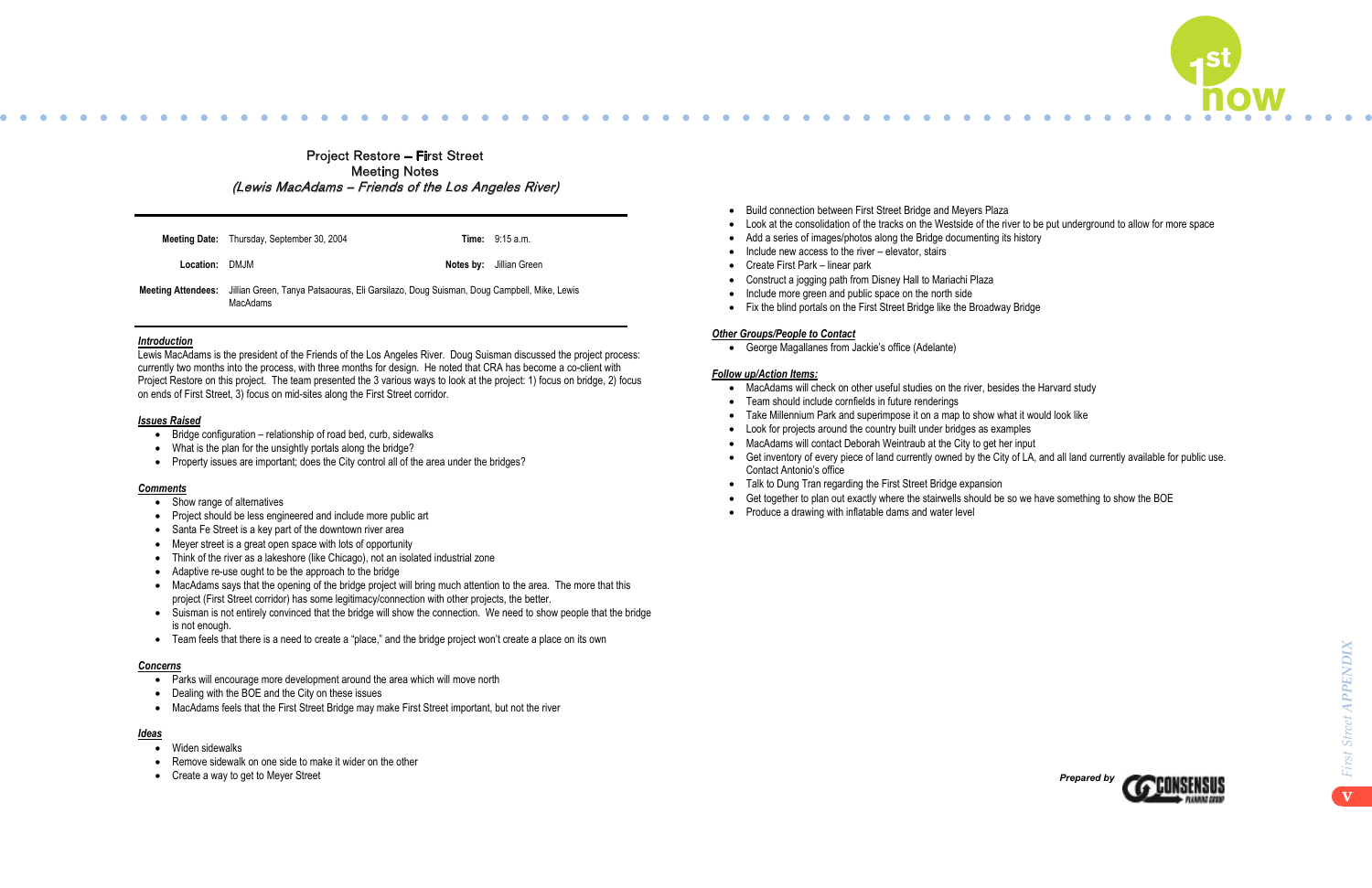

• Gentrification- lofts might not be the best idea for Boyle Heights residents as they do not provide space for families and the



|                    | <b>Meeting Date:</b> Tuesday, October 19, 2004                                                                                                | Time: 6PM-8PM                  |
|--------------------|-----------------------------------------------------------------------------------------------------------------------------------------------|--------------------------------|
|                    | <b>Location:</b> Roybal Center in Boyle Heights                                                                                               | <b>Notes by:</b> Jillian Green |
| Meeting Attendees: | Doug Suisman, Doug Campbell, Tanya Patsaouras, Eli Garsilazo, Mike Cheng, Cliff Fok, Saq Hafeez,<br>Luis Sanchez, Jillian Green, Sylvia Novoa |                                |

# First Street Focus Group Meeting Notes

#### *Introduction*

The focus group began with introductions and a Power Point presentation by the design team. Representatives from East Los Angeles Community Corporation and the Boyle Heights business community joined in a conversation on the First Street project. The participants had an opportunity to discuss the plans, ask questions, and share their ideas.

#### *Issues Raised*

- The importance of incorporating the uniqueness of individual communities
- The affordability of multi-family housing, not just lofts
- The need for responsible development
- The development of the new high school

#### *Comments*

- More green space is needed in the community
- Create a park alongside the bridge, like in San Francisco
- � Add park amenities, such as a pond, lake, track, and exercise equipment
- Create a place to "walk around"
- $\bullet$  Mixed-use housing is the wave of the future, but we must be aware of possible gentrification
- There needs to be something that will attract people to go to the other side of the Bridge
- Safety is important to the community in Boyle Heights
- � Many of the ideas proposed are not realistic because of the railroad and the development of the new high school
- Stop the development of the school and build a park instead
- � Build shops and commercial enterprises on both sides of First Street
- � There are more attractions on the westside, but there has always been difficulty in connecting the communities on the eastside and westside of the bridge
- � Retail properties are only valuable if they attract people from the Westside
- � The land set aside for commercial development is limited near First Street
- � There is a lack of coffee shops, theaters, and other entertainment venues on the eastside of the Bridge
- Expand the business district on the eastside
- � Use stained glass and molding for public art, and mix the Mexican and Asian cultures
- People on the eastside do not normally go to the westside for entertainment or shopping
- � The availability of more affordable housing may be an incentive to cross the river from east to west
- � Attract small businesses to the area, such as markets, arcades, cafes, computer and other specialty stores
- � Include a farmer's market in the space under or near the bridge
- The arts district exists on both sides of the river
- Bring Boyle Heights down the hill and connect to the area below
- Create an intriguing entrance into Boyle Heights
- The area near the 101 freeway is not the gateway to Boyle Heights
- The entrance to Boyle Heights is symbolically where the bridge ends on the eastside
- There is difficulty identifying the area (just below Boyle Heights) because there is not much going on in the area
- expense of housing is out of their budgets expense of housing people over the bridge over the bringing people of  $\mathcal{M}$  Take the flow water diversion and activate it, which will cause the water interesting the water interesting to look at, which will cause the water interesting to look at, which will consider the water interesting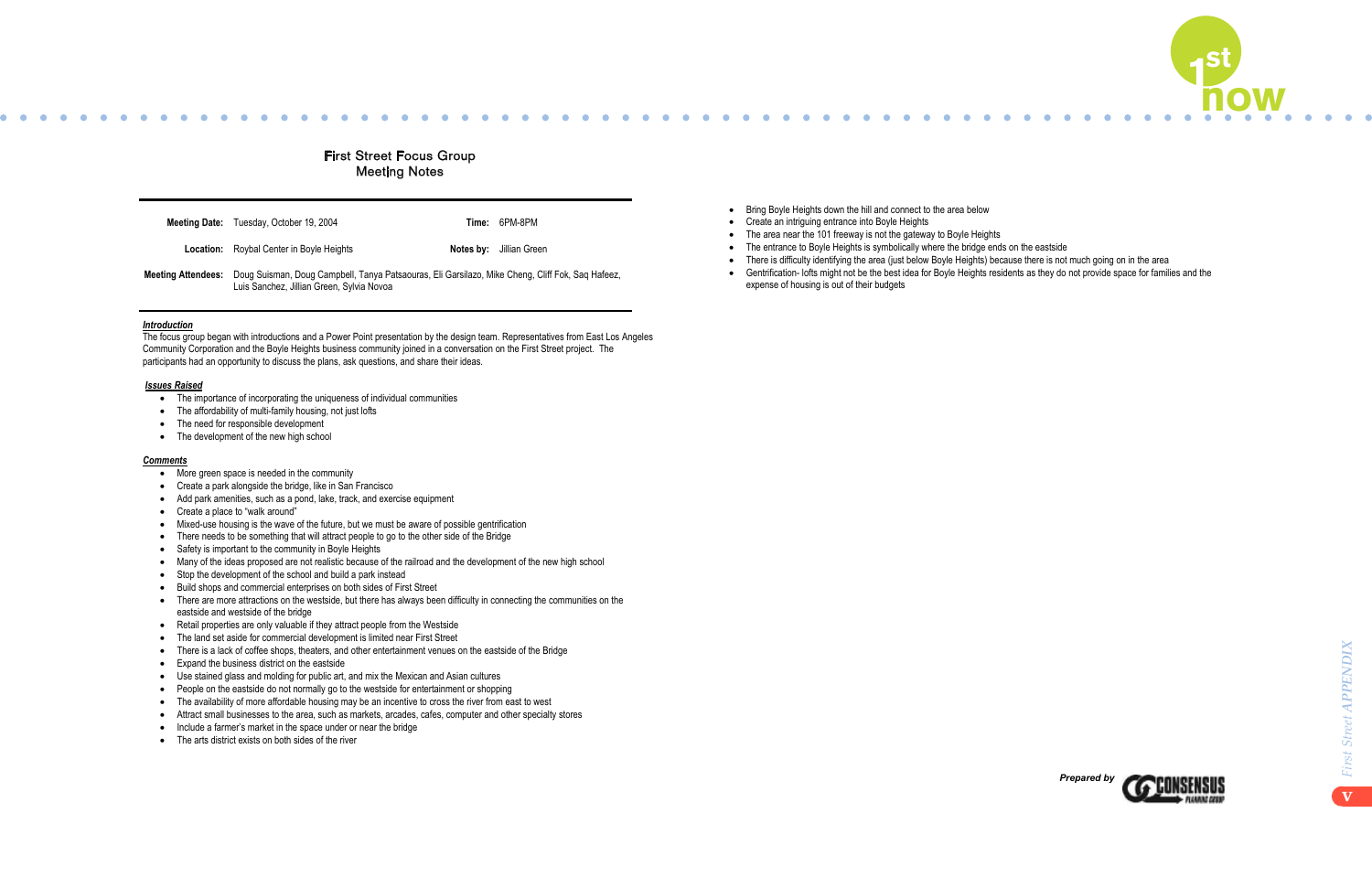

- 
- 
- 
- 



- How bicycles will be incorporated in to the plan
- Bike paths along the river, housing, loft conversions
- � City linkage as an important factor to consider when developing the plans
- � Housing, retail, and green space are all needed in this area
- � Shuttles, such as a DASH, are necessary to move from East to West on First Street, as there is currently no bus transit from Disney Concert Hall to the other side of the First Street Bridge

- � A majority of the participants believe a jogging path along the First Street Bridge is a good idea
- � There should be more sidewalk cafes along First Street
- There should be access from First Street Bridge to the river
- � First Street is a major link in the community, and there is some resentment that it is a major traffic corridor
- We will be losing parking with the expansion of the First Street Bridge
- Density is a major concern for the area
- � This project is larger than just an engineering discussion, and should include members of the community, not just those who understand the technical aspects
- Development under the bridge is exciting
- � Add consumer opportunities that are not currently available to entice people to walk along First Street
- � Ron Fong is more confident in the private developers to accomplish the plan goals than the City of LA
- � There will be more opportunities for the City of LA to develop along First Street, once the streetscape vision is underway
- � We need to have a unified vision and get together to decide what we want before involving government agencies
- � Mangrove block in Little Tokyo is critical, as it is where the bridge lands and where the artists' district is located
- $\bullet$  It is dangerous to walk across the bridge
- Widen the sidewalk on the bridge
- Find new uses for, or fill in the arches on the bridge to avoid them becoming waste receptacles
- Minor changes to the bridge, such as extra stairs, that bring people across the bridge may be acceptable and would not necessarily affect the historic preservation matches their individuality of the same time matches of the same t
- Salvage parts of the bridge that are removed during expansion and place them around the downtown area
- Connecting one end of First Street to the other is a good idea
- Obtain corporate/museum/or private developer sponsored shuttles to travel along First Street
- There should be more trees along First Street
- A distinct design element is important for identifying each distinct community
- Connect the communities, while at the same time maintain and highlight their individuality
- Make Alameda an easier street to cross
- There needs to be something great on the other side of the bridge to encourage people to cross
- Create a developer competition as an implementation mechanism to help bring this project to fruition
- Coordinate with the Los Angeles River development strategy
- The participants hope that this project will be like the Sears project, bringing people over the bridge . Take the flow water diversion and activate it, which will cause the water in the river to move so it is more interesting to look at,
- and will bring more wildlife and people **East LA. People** Boyle Heights want it to be called Boyle Heights. The called Boyle Heights. **A**
- Run-through tracks project/High speed rail needs to be looked at before proceeding with the First Street project
- It is very difficult to remove rail maintenance and a new name, and should be need a new new name, and should be need a new name, and should be new name, and should be new name, and should be new name, and should be new
- It is not necessary to remove the tracks to begin development along the river
- Not all of the tracks in the study area are unused<br>● Not all of the tracks in the study area are unused
- Some rail on both sides of the river will never be removed
- ◆ The area east of the bridge, sometimes known as the "flats" is technically Boyle Heights; at one time this area was lower � Boyle Heights is not East LA. People who live in Boyle Heights want it to be called Boyle Heights.
- income and included the projects known as Pico Gardens and Aliso Village. This area does not need a new name, and should income and included the projects known as Pico Gardens and Aliso Village. This area does not need a n medine the measure in projects informately to be directly continue to be referred to as Boyle Heights.
- Rosalie Gurrola from Boyle Heights says there is not a problem with calling the new Gold Line station the Utah Street station
- The historical preservation of the bridge is important to the Boyle Heights community

# First Street Focus Group Meeting Notes

| <b>Meeting Date:</b> | Thursday, October 21, 2004 |
|----------------------|----------------------------|
|----------------------|----------------------------|

### *Introduction*

The focus group began with introductions and a Power Point presentation by the design team. Representatives from the City Redevelopment Agency, Downtown Neighborhood Council, Los Angeles River Arts Business District (LARABA), Boyle Heights Neighborhood Council, and Little Tokyo Service Center joined in a conversation on the First Street project. The participants had an opportunity to discuss the plans, ask questions, and share their ideas.

### *Issues Raised*

#### *Comments*

#### $\mathcal{L}$  Follow-up with Joel Bloom or  $\mathcal{L}$ *Questions*

- <u>■ How do you make public agencies</u> pay attention to First Street?
- � What are some landmarks on First Street? Little Pedro's
- � How will the connection between the river project and the First Street project interface?

- � Follow-up with Joel Bloom or Tim Keating for LARABA public feedback
- Connect with Gary, City Engineer, to hear his feedback

**Meeting Date:** Thursday, October 21, 2004 **Time:** 2PM-4PM

**Location:** City Hall **Notes by:** Jillian Green

**Meeting Attendees:** Doug Suisman, Doug Campbell, Tanya Patsaouras, Eli Garsilazo, Mike Cheng, Mark Rios, Martha Estrada, Karen Yamamoto, Pat Diaz, Joel Bloom, Arthur Golding, Kevin Jew, Ron Fong, Thomas Yee, Rosalie Gurrola, Brigham Yen, Jillian Green

#### *Follow up/Action Items:*